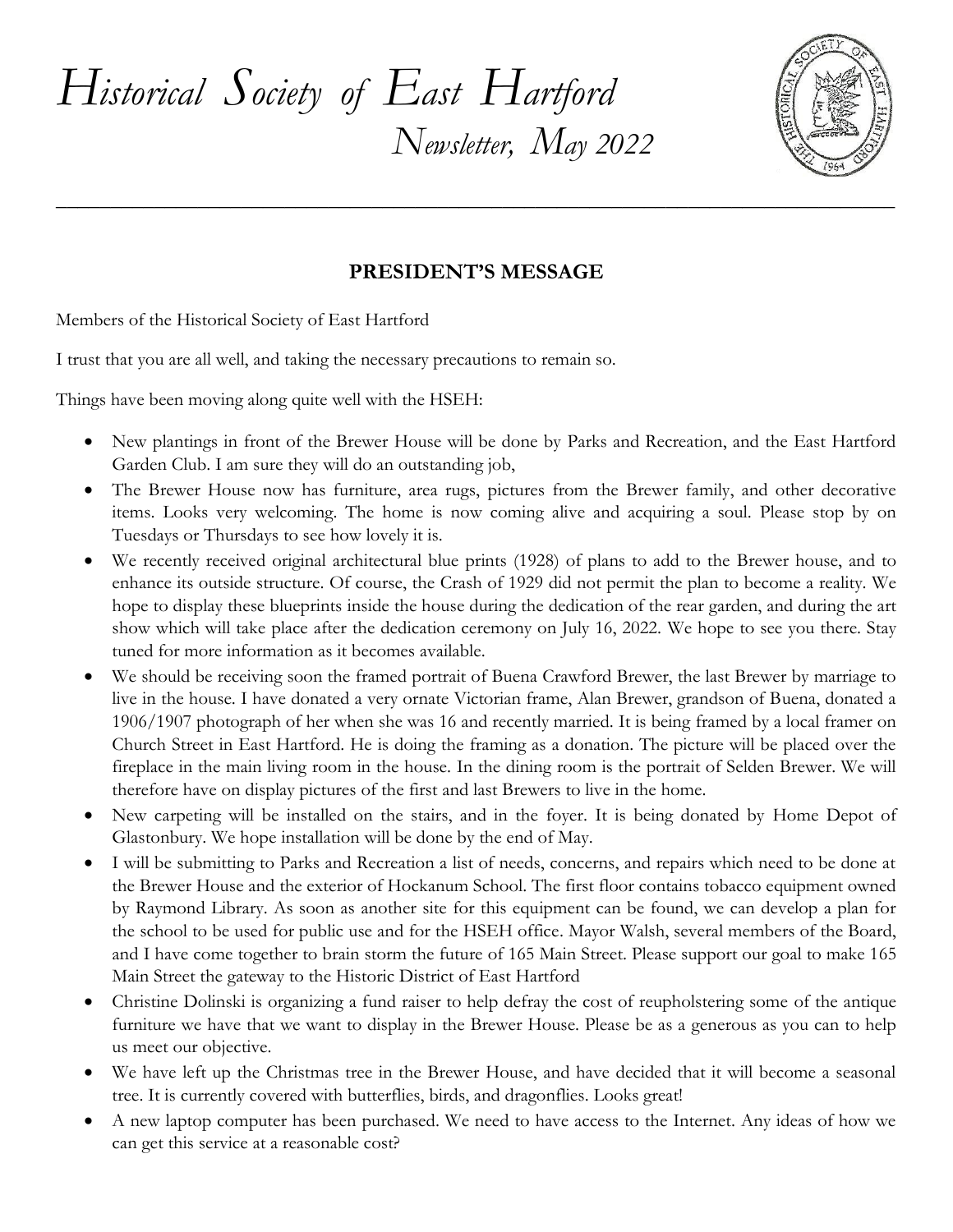- Karen Johnson is planning a hat show at the Brewer House in September. More details to follow, so stay tuned.
- We are looking for docents to help with tours at Martin Park during the summer. If you or a member of your family would like to volunteer and be trained to be docents, please contact Craig Johnson or Judy Hillmann.
- We have acquired some grant money thanks to the efforts of our vice president Craig Johnson.

We would like to have more members be involved in our activities, and suggest ideas for fundraisers and/or projects. Please find some time to devote to the success and sustainability of our organization.

Please contact me or any member of the Board with your concerns, ideas, suggestions, plans to volunteer, etc.

Best wishes for good health, prosperity, and progress….

*Steven Strange President, HSEH Member, Historic District Commission*

#### **IN MEMORIAM**

The East Hartford Historical Society and all of its members would like to extend our sympathies to the family of **Charles S. Beebe**. Charles was a member and lived in Mystic, Ct. He was 90 years old. He passed away on April 14, 2022. Rest In Peace, Charles, you will be missed.

### **MAY 18TH PROGRAM ON SGT. HEMAN BAKER'S E. HARTFORD GRAVESITE**



**Herman Baker gravestone picture from Tom Hogan, Ruth Shapleigh-Brown.**

The Historical Society is very pleased to once again offer programs at the East Hartford Public Library. Please join us in Meeting Room #1 on Wednesday, May 18th at 6:00 pm for a Revolutionary War program on a soldier who was released from captivity in New York only to succumb to the dreaded smallpox during his return home. Researcher and member Thomas Hogan will talk about the events that resulted in Sgt. Baker's capture by the British in 1776, his arduous attempt to make it home in 1777, but ending at his final resting place by Willow Brook. Tom will also tell us about a second soldier who has long been unknown, buried close by in an unmarked grave. After many hours of research, we now have clues to his actual identity. You should not want to miss this program of local historic interest. Following a short 6:00 pm business meeting, Tom's program will start at 6:30 sharp and last just over an hour. There is plenty of parking in the back of the Library at 840 Main Street, East Hartford.

For any questions, please call Craig Johnson at 860-568-2884.

*Craig Johnson, Vice President / Program Chair*